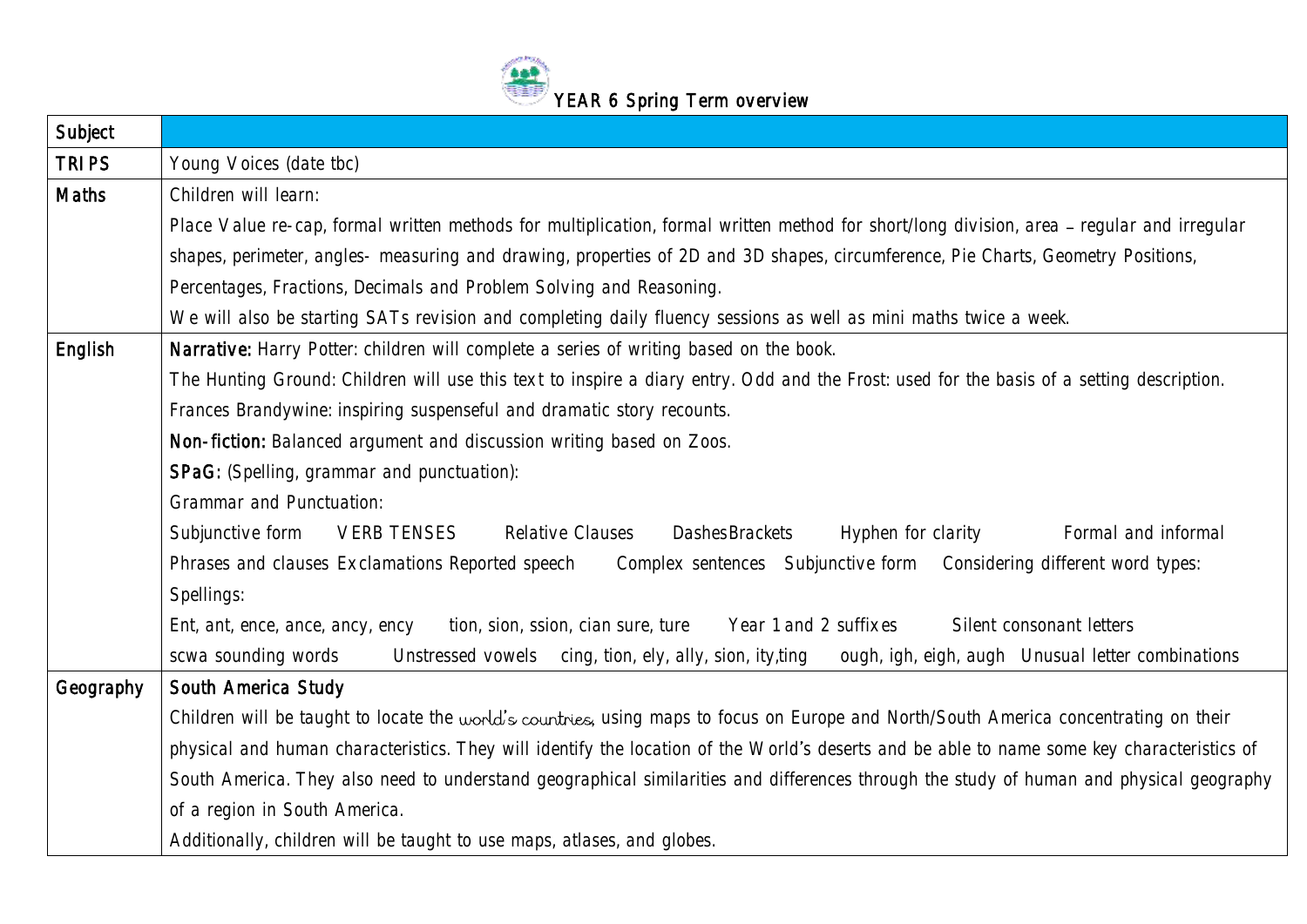

|                | Key Vocabulary                                                                                                                                |
|----------------|-----------------------------------------------------------------------------------------------------------------------------------------------|
|                | Subject Specific Vocabulary: Brazil, economy, people, desert, Capital City, equator, hemisphere, South America, famous, favelas, resources,   |
|                | undernourished, vulnerable, neighbouring, country, images, symbols.                                                                           |
|                | ARE Vocabulary: develop, frequently, pronunciation, thorough, fruits, natural, different.                                                     |
| History        | Autumn and Summer Term                                                                                                                        |
| Computing      | Blogging                                                                                                                                      |
|                | Children will learn the basic principles of creating and maintaining a blog in a safe and controlled environment. They will be given a basic  |
|                | understanding of how to plan, create and present their own blog. They will learn how to: identify the purpose of writing a blog; identify the |
|                | features of writing a successful blog; plan the theme and content for a blog; write a blog; consider the effect upon the audience of changing |
|                | the visual properties of a blog; and contribute to an existing blog.                                                                          |
|                | Key Vocabulary                                                                                                                                |
|                | Subject Specific Vocabulary: audience, blog, blog page, blog post, collaborative, icon                                                        |
|                | <b>ARE Vocabulary: Communicate</b>                                                                                                            |
|                | <b>Text Adventures</b>                                                                                                                        |
|                | This unit follows on from Coding (which was completed in the Autumn Term) and introduces text-based adventures where pupils have the          |
|                | chance to edit and existing text adventure. They will learn how to: identify a text adventure; plan a text-based adventure; make a story-     |
|                | based adventure; be introduced to a map-based text adventure; and code a map-based text adventure.                                            |
|                | Key Vocabulary                                                                                                                                |
|                | Subject Specific Vocabulary: text-based adventure, concept map, debug, sprite, function                                                       |
| <b>Science</b> | Evolution and Inheritance                                                                                                                     |
|                | Pupils will learn to recognise that living things have changed over time and that fossils provide information about living things that        |
|                | inhabited the Earth millions of years ago. They will also recognise that living things produce offspring of the same kind, but normally       |
|                | offspring vary and are not identical to their parents. Pupils will also identify how animals and plants are adapted to suit their environment |
|                | in different ways and that adaptation may lead to evolution.                                                                                  |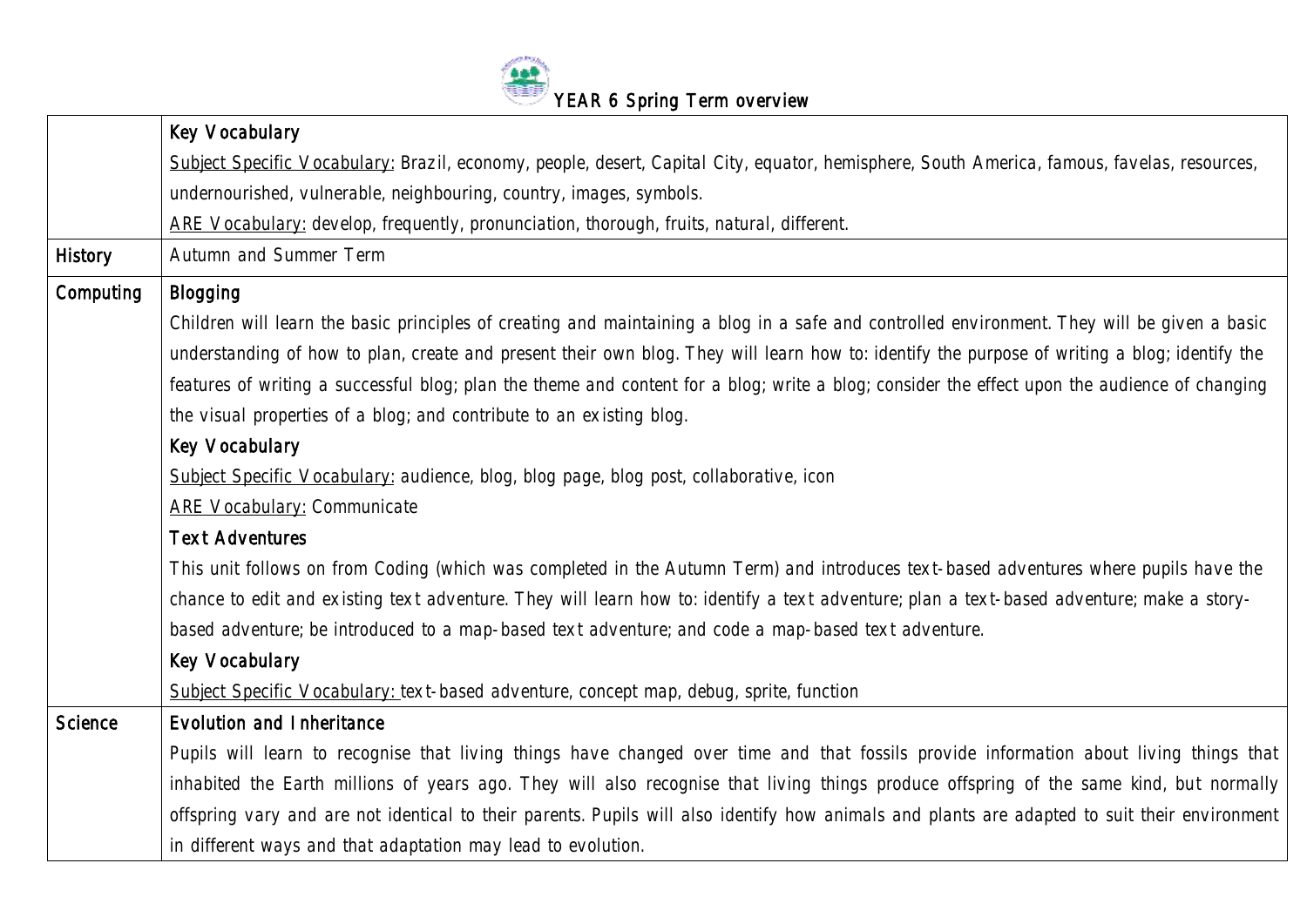

|           | Key Vocabulary                                                                                                                                       |
|-----------|------------------------------------------------------------------------------------------------------------------------------------------------------|
|           | Subject Specific Vocabulary: offspring, characteristics, vary, variation, inherit, inheritance, environmental, suited, suitable, adaptation, natural |
|           | selection, fossils, theory, opinion.                                                                                                                 |
|           | ARE Vocabulary: awkward, various, thorough, explanation, variety, familiar                                                                           |
| <b>DT</b> | Design a Park - Fairground                                                                                                                           |
|           | Research, plan, design, make and evaluate.                                                                                                           |
|           | Investigate and design a model of a park. Measure areas and cost the project.                                                                        |
|           | This unit enables children to gain understanding of an important mechanism, using belts and pulleys, and to learn more about control using           |
|           | electricity and an electric motor. The focus of the unit is to design and make a model of a fairground ride but it could be adapted to suit          |
|           | any product in which an electric motor produces rotating movement.                                                                                   |
|           | Key Vocabulary                                                                                                                                       |
|           | Subject Specific Vocabulary: Motor, circuit, pulleys, gears, rotating, mechanisms, components, recommend, systems, available.                        |
| Art       | Landscapes                                                                                                                                           |
|           | Artist Link David Hockney                                                                                                                            |
|           | Using water colours and perspective children will: record from first hand observation.; investigate and combine visual and tactile qualities of      |
|           | materials; apply their experience of materials and processes, including drawing, developing their control of tools and techniques; use line          |
|           | and colour to link up the foreground and the background; build up a painting in stages; explain and establish their own style; use a wide            |
|           | range of techniques in their work; explain why they have chosen specific painting techniques; add texture into paint by adding PVA,                  |
|           | sawdust, sand etc; and use brushes in different ways with thickened paint.                                                                           |
|           | Key Vocabulary                                                                                                                                       |
|           | Subject Specific Vocabulary: colours, primary, secondary, tertiary, mixing, shade, tone, vibrant, dull, background, foreground, perspective,         |
|           | vivid, blurred, focused, unfocused, absorbing, brush strokes, colour wash, impressionistic, limited palette.                                         |
|           | <b>ARE Vocabulary: equipment</b>                                                                                                                     |
| Indoor PE | Gymnastics:                                                                                                                                          |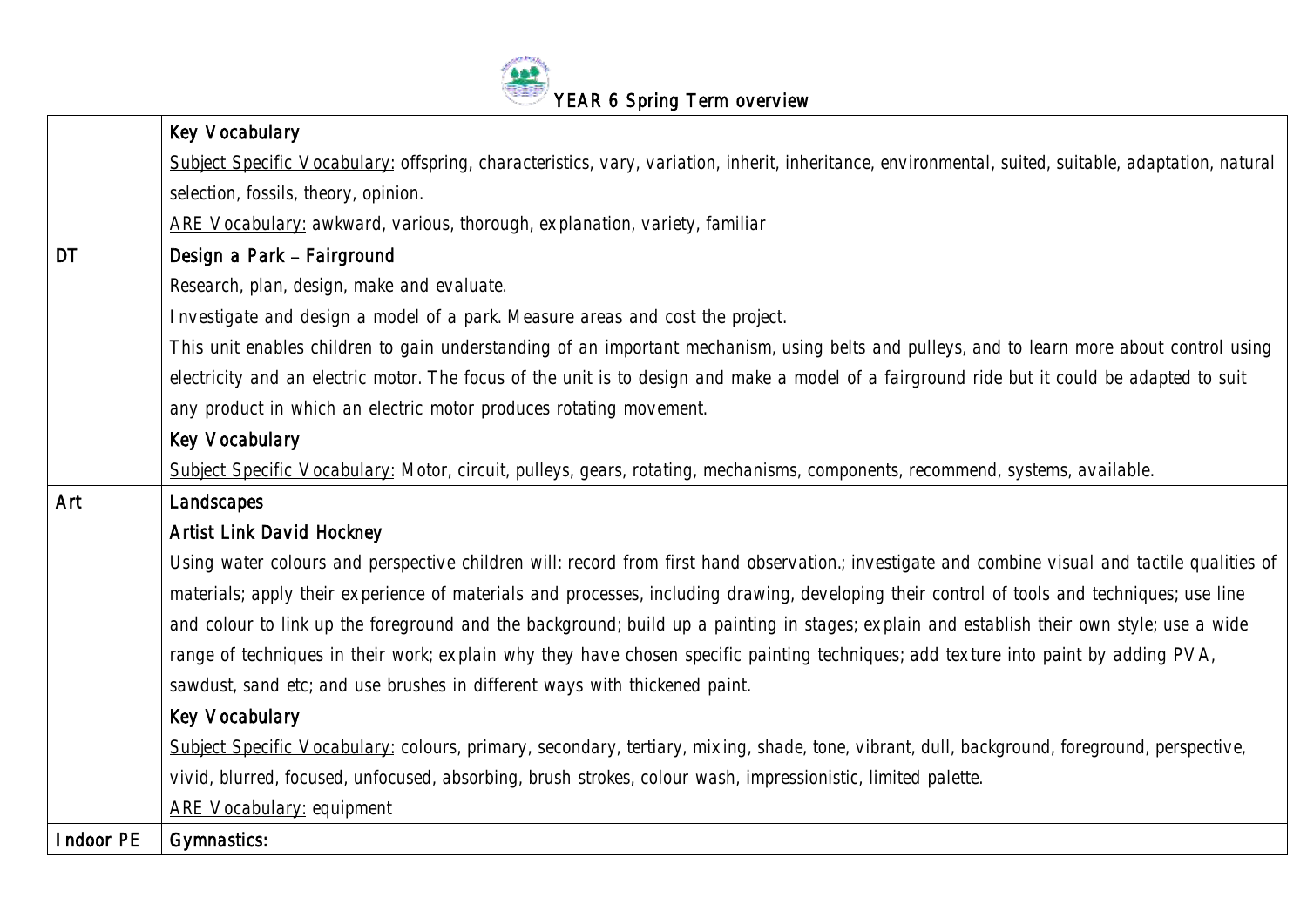

|            | Pupils will know, understand, recognise and perform with control, precision and fluency, individually, with a partner and in a group. They       |
|------------|--------------------------------------------------------------------------------------------------------------------------------------------------|
|            | will develop an increasing range of actions and skills following the gymnastic themes of shape, travel, flight, balance and rotation. Children   |
|            | will learn how to use apparatus: planning and setting up the layout for small and large gymnastics apparatus whilst considering the safety       |
|            | of others.                                                                                                                                       |
|            | Key Vocabulary                                                                                                                                   |
|            | Subject Specific Vocabulary: sequence, element, technique, flight, precision, fluency, unison, cannon                                            |
| Outdoor PE | Tag Rugby                                                                                                                                        |
|            | Pupils will learn how to: play well in attack and defence; score tries in a game; help teammates in attack; create a warm-up for the rest of     |
|            | the class; take part in a set play from a free pass; discuss and suggest improvements to team's set play; work in a team to create specific      |
|            | tactics for an attack; be aware of the benefits of 'taking the distance and not the time' once tagged; change speed and direction to either      |
|            | score tries or create opportunities; recognise the difference between attacking and defensive tactics; apply these tactics in games; use the     |
|            | 'spaces not faces' idea to help attacking play; and be able to observe and analyse own performance.                                              |
|            | Key Vocabulary                                                                                                                                   |
|            | Subject Specific Vocabulary: defence, attack, try, set play, stride, tag, positioning, communicate, communication, analyse                       |
|            | ARE Vocabulary: physical, competition                                                                                                            |
|            | <b>Tennis</b>                                                                                                                                    |
|            | Pupils will learn to: stay on toes to approach the ball; make quick decisions and communicate with my partner to decide who is going to hit      |
|            | certain balls to try to score points effectively; adopt a correct stance to hit a ball backhand to their partner; return a ball in a game using  |
|            | backhand at the correct time when the ball has been struck to my backhand side; use forehand shots to hit a lob over opponent, work feet to      |
|            | try to return a lob shot; perform a lob shot at correct times in a game (when the opponent is close to the net); apply tennis scores to umpire   |
|            | a game correctly; describe rules for singles tennis; describe rules for doubles tennis; play with partner and move to different positions on the |
|            | court; play when in the correct position and if they get moved away from their position by their opponent; recognise how positioning can         |
|            | help to score points; work with a partner to decide what tactics to use in games; score a tennis game using the full scoring system; and         |
|            | identify ways to improve as an individual and as a team.                                                                                         |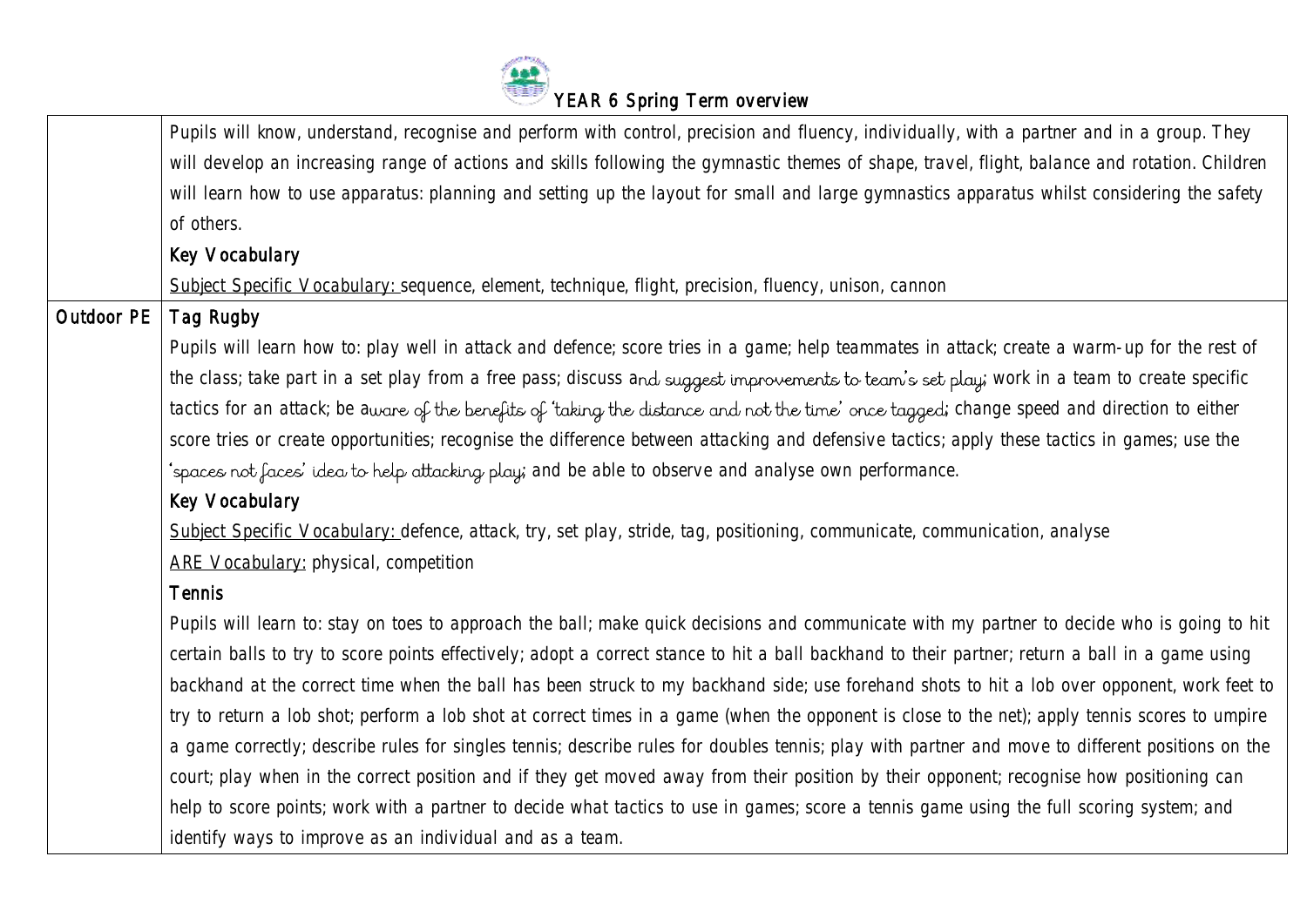

|             | Key Vocabulary                                                                                                                                      |
|-------------|-----------------------------------------------------------------------------------------------------------------------------------------------------|
|             | Subject Specific Vocabulary: opposition, defending, lob shot, opponent, tactics, positioning                                                        |
|             | <b>ARE Vocabulary: difficult</b>                                                                                                                    |
| <b>RE</b>   | <b>Ultimate Questions</b>                                                                                                                           |
|             | Pupils present a range of views and answers to challenging questions about belonging, meaning and truth. They will raise challenging                |
|             | questions and suggest answers including a range of perspectives from different faiths and belief groups. They will discuss challenging and          |
|             | deeper questions about meaning, purpose and truth and consider reasons why there are different responses and ideas about the divine.                |
|             | Key Vocabulary                                                                                                                                      |
|             | Subject Specific Vocabulary: Perspective, soul, theological concepts, life, death, afterlife, belief, ultimate, understanding, suffering, eternity, |
|             | spiritual, soul, creation, society, perspective                                                                                                     |
|             | ARE Vocabulary: existence, symbol, question, believe, curiosity, definite                                                                           |
| <b>PSHE</b> | Dreams and Goals                                                                                                                                    |
|             | Pupils will: know their learning strengths; set challenging but realistic goals for themselves; know what steps to take to reach their goals;       |
|             | know how to keep motivated to achieve these goals; identify problems in the world that concern them and talk to others about them;                  |
|             | recognise emotions and consider people in the world who are suffering or living in different times; and be able to work with other people.          |
|             | Key Vocabulary                                                                                                                                      |
|             | Subject Specific Vocabulary: dream, hope, goal, learning, strength, stretch, achievement, personal, realistic, unrealistic                          |
|             | <b>ARE Vocabulary: sufficient, opportunity</b>                                                                                                      |
|             | <b>Healthy Me</b>                                                                                                                                   |
|             | Pupils will: make choices that benefit their health and wellbeing; learn about different types of drugs and the effect on the body; find ways to    |
|             | cope with life situations; suggest strategies that would avoid them being pressured into joining gangs; and know how to feel emotionally            |
|             | healthy.                                                                                                                                            |
|             | Key Vocabulary                                                                                                                                      |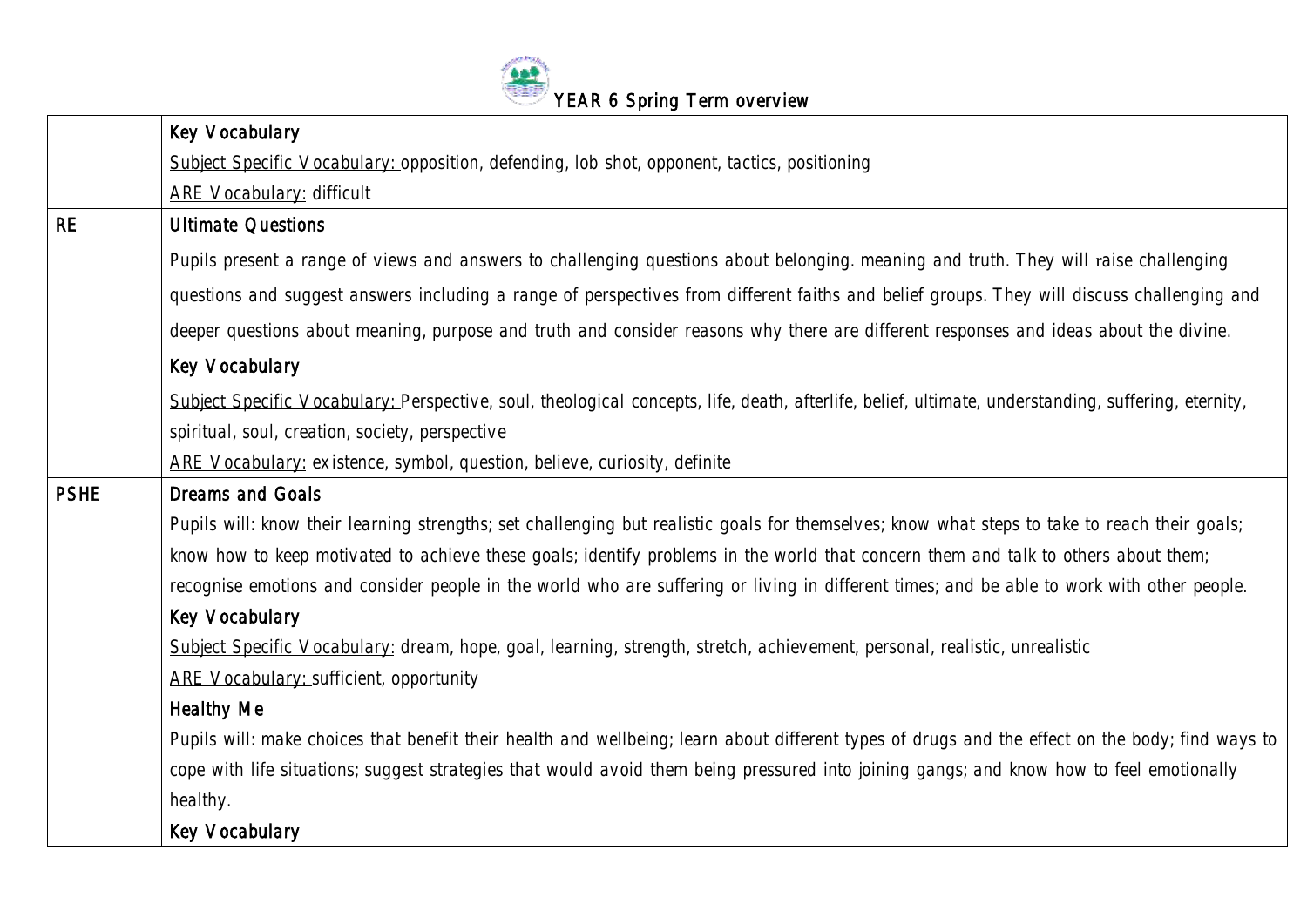

| ARE Vocabulary: medicine, criticise, physical,<br>French<br>Font les Devoirs (Spring 1) and C'est Délicieux (Spring 2)<br>The children will: listen and show understanding of more complex sentences containing familiar words and be able to work out the meaning<br>of unfamiliar words shown in context; engage in conversations, using familiar questions and answers; express opinions using aimer, détester<br>and adorer and ask others' opinions; using sentences with parce que to give a reason why; read and show understanding of the storybook<br>and other short passages of text using familiar language; and write familiar complex sentences from memory. |  |
|----------------------------------------------------------------------------------------------------------------------------------------------------------------------------------------------------------------------------------------------------------------------------------------------------------------------------------------------------------------------------------------------------------------------------------------------------------------------------------------------------------------------------------------------------------------------------------------------------------------------------------------------------------------------------|--|
|                                                                                                                                                                                                                                                                                                                                                                                                                                                                                                                                                                                                                                                                            |  |
|                                                                                                                                                                                                                                                                                                                                                                                                                                                                                                                                                                                                                                                                            |  |
|                                                                                                                                                                                                                                                                                                                                                                                                                                                                                                                                                                                                                                                                            |  |
|                                                                                                                                                                                                                                                                                                                                                                                                                                                                                                                                                                                                                                                                            |  |
|                                                                                                                                                                                                                                                                                                                                                                                                                                                                                                                                                                                                                                                                            |  |
|                                                                                                                                                                                                                                                                                                                                                                                                                                                                                                                                                                                                                                                                            |  |
| In Grammar they will use plural of nouns, 1st, 2nd and 3rd person pronouns with regular and high frequency verbs in present tense                                                                                                                                                                                                                                                                                                                                                                                                                                                                                                                                          |  |
| (including avoir, être, aller, faire and pouvoir); possessive pronouns (ma, mon, mes, ta, ton, tes, sa, son, ses); immediate future tense; and the                                                                                                                                                                                                                                                                                                                                                                                                                                                                                                                         |  |
| construction of simple and complex sentences.                                                                                                                                                                                                                                                                                                                                                                                                                                                                                                                                                                                                                              |  |
| Key Vocabulary Spring 1                                                                                                                                                                                                                                                                                                                                                                                                                                                                                                                                                                                                                                                    |  |
| Subject Specific Vocabulary: font = are doing, les devoirs = homework, les matières = (the) school subjects, ils parlent = they are talking, les                                                                                                                                                                                                                                                                                                                                                                                                                                                                                                                           |  |
| maths = maths, les sciences = science, l'histoire-géo = history and geography, la musique = music, la religion = RE, la technologie = design                                                                                                                                                                                                                                                                                                                                                                                                                                                                                                                               |  |
| and technology, l'informatique = computing, la peinture = art (painting), le dessin = drawing, l'anglais = English, le français = French, non plus                                                                                                                                                                                                                                                                                                                                                                                                                                                                                                                         |  |
| = either, je suis fort(e) = I'm good/strong at, je suis faible = I'm weak at, ennuyeux = boring, genial = brilliant, amusant = fun, intéressant =                                                                                                                                                                                                                                                                                                                                                                                                                                                                                                                          |  |
| interesting, facile = easy, que = that, quelle est ta = what is your, matière = subject, préférée = favourite, pourquoi = why, parce que = because                                                                                                                                                                                                                                                                                                                                                                                                                                                                                                                         |  |
| Key Vocabulary Spring 2                                                                                                                                                                                                                                                                                                                                                                                                                                                                                                                                                                                                                                                    |  |
| Subject Specific Vocabulary: c'est délicieux = it's delicious, elles sont au they (f) are at, supermarché the supermarket, les courses shopping/                                                                                                                                                                                                                                                                                                                                                                                                                                                                                                                           |  |
| Errands, s'il te plaît please (s/inf), j'ai faim I'm hungry, Sophie a faim Sophie is, hungry, je peux (avoir)? can I (have)? un gâteau a cake,                                                                                                                                                                                                                                                                                                                                                                                                                                                                                                                             |  |
| une glace an ice cream, on peut aller can we go to, à McDo McDonald's, (prendre)? (to have)? le déjeuner lunch, à midi at midday, il est                                                                                                                                                                                                                                                                                                                                                                                                                                                                                                                                   |  |
| onze heures it's II o'clock, hours, un fruit a (piece of) fruit, une pomme an apple, une banane a banana, une orange an orange, peut-être                                                                                                                                                                                                                                                                                                                                                                                                                                                                                                                                  |  |
| perhaps, arrête ! stop! (s/inf), à la maison at home, du poulet some chicken, de la salade some salad, du pain some bread, un hamburger a                                                                                                                                                                                                                                                                                                                                                                                                                                                                                                                                  |  |
| hamburger, des frites (some) chips, une pizza a pizza, $\vec{l}$ ai soif I'm thirsty,                                                                                                                                                                                                                                                                                                                                                                                                                                                                                                                                                                                      |  |